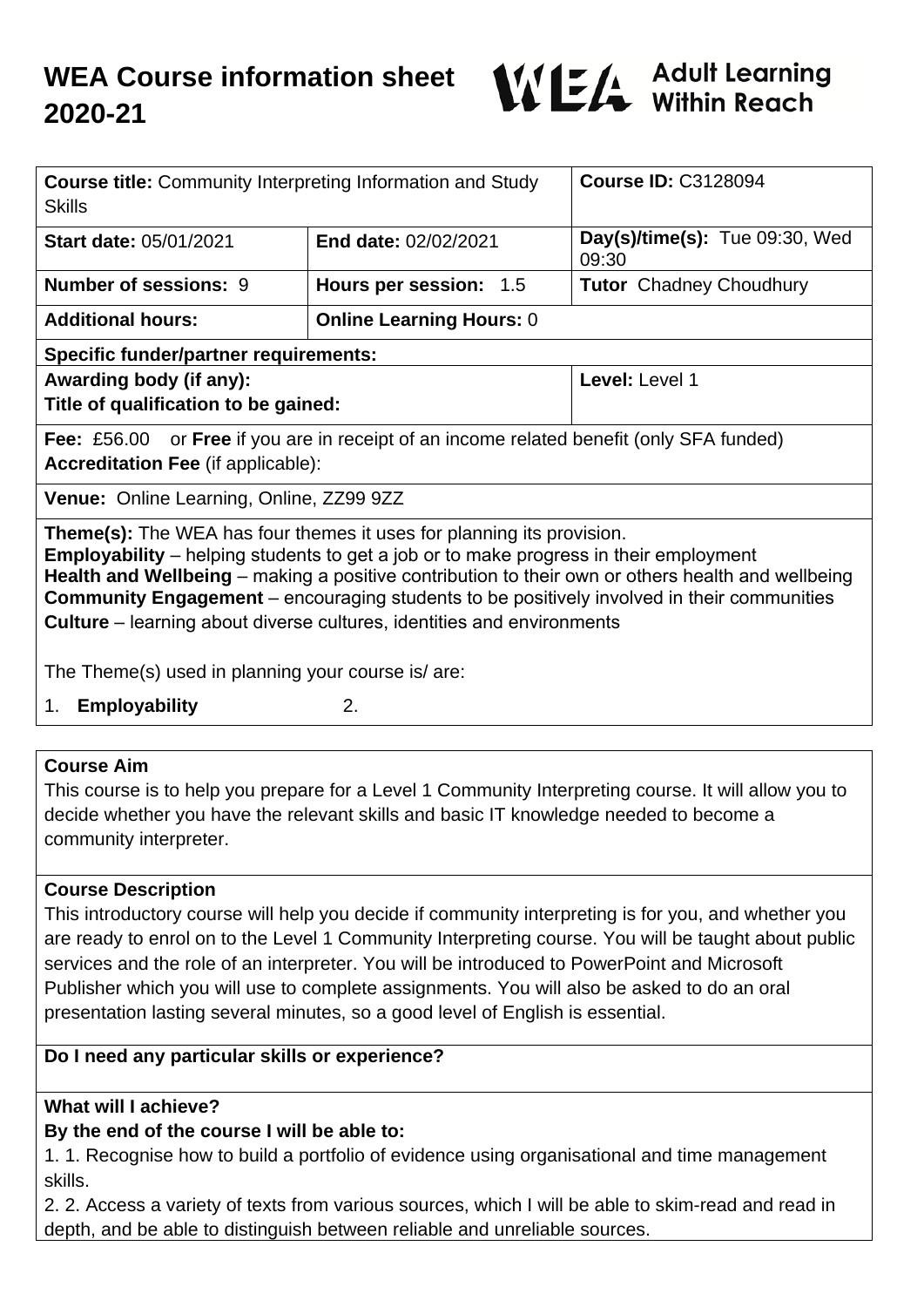3. 3.Use the following skills: note-taking, drafting, understanding plagiarism, writing paragraphs and using Harvard referencing to summarise and present information both verbally and in writing, and present PowerPoint presentations.

4. 4. Demonstrate digital skills to support learning e.g. using search engines, Zoom and WEA's learning platform: Canvas.

5. 5. Identify the next step to my learning, which will include understanding the various related available accredited courses and how to prepare for them.

## **What teaching methods will be used and will there be work outside of the class?**

- The WEA's digital learning platform, Canvas will be used to provide resources or to support lessons, enable assessment, provide learner feedback and for other activities for individuals away from the course. If you want to understand more about our digital learning platform please visit: http://bit.ly/WEAonline

- The WEA tutor will use a range of different teaching and learning methods and encourage you and the group to be actively involved in your learning
- You may be asked to undertake additional work in your own time to support your learning
- You will be expected to carry out a range of activities in your own time

# **What kind of feedback can I expect from the tutor?**

- You will be able to keep a record of your progress and achievement using photos, audio, text or documents uploaded into the WEA's digital learning platform, WEA Canvas.
- Your tutor will provide written, text and audio feedback recorded in WEA Canvas, WEA's digital learning platform.
- You will be able to keep a digital portfolio of your work on WEA's digital learning platform, Canvas.
- A range of informal activities will be used by the tutor to see what you are learning which may include quizzes, question and answer, small projects and discussion
- You will be encouraged to share your work with the group and discuss your learning
- There will be a number of tasks appropriate to your course such as written work, creating art or craft,
- video, photography or small projects. Some of these may be marked to help you progress

# **What else do I need to know? Is there anything I need to bring?**

- What you need: You will need an internet connection, speakers, a microphone and a webcam so that you can use our video learning platform, Zoom. If you'd like to understand more Zoom please visit: http://bit.ly/ZoomSpec

- You will also need access to the internet outside of your sessions. You could do this using a smart phone, tablet, laptop or a desktop computer (at home or through a library etc.).

- You will need a personal email address to join the WEA's digital learning platform, Canvas so that you can receive resources, record your progress and achievement and to work with others and share ideas. If you want to understand more about our digital learning platform please visit: http://bit.ly/WEAonline

## **Pre-course work, reading and information sources**

- You will have access to course resources and links to wider learning through the WEA's digital learning platform, Canvas: http://bit.ly/WEAonline

- No pre reading or pre course work is required